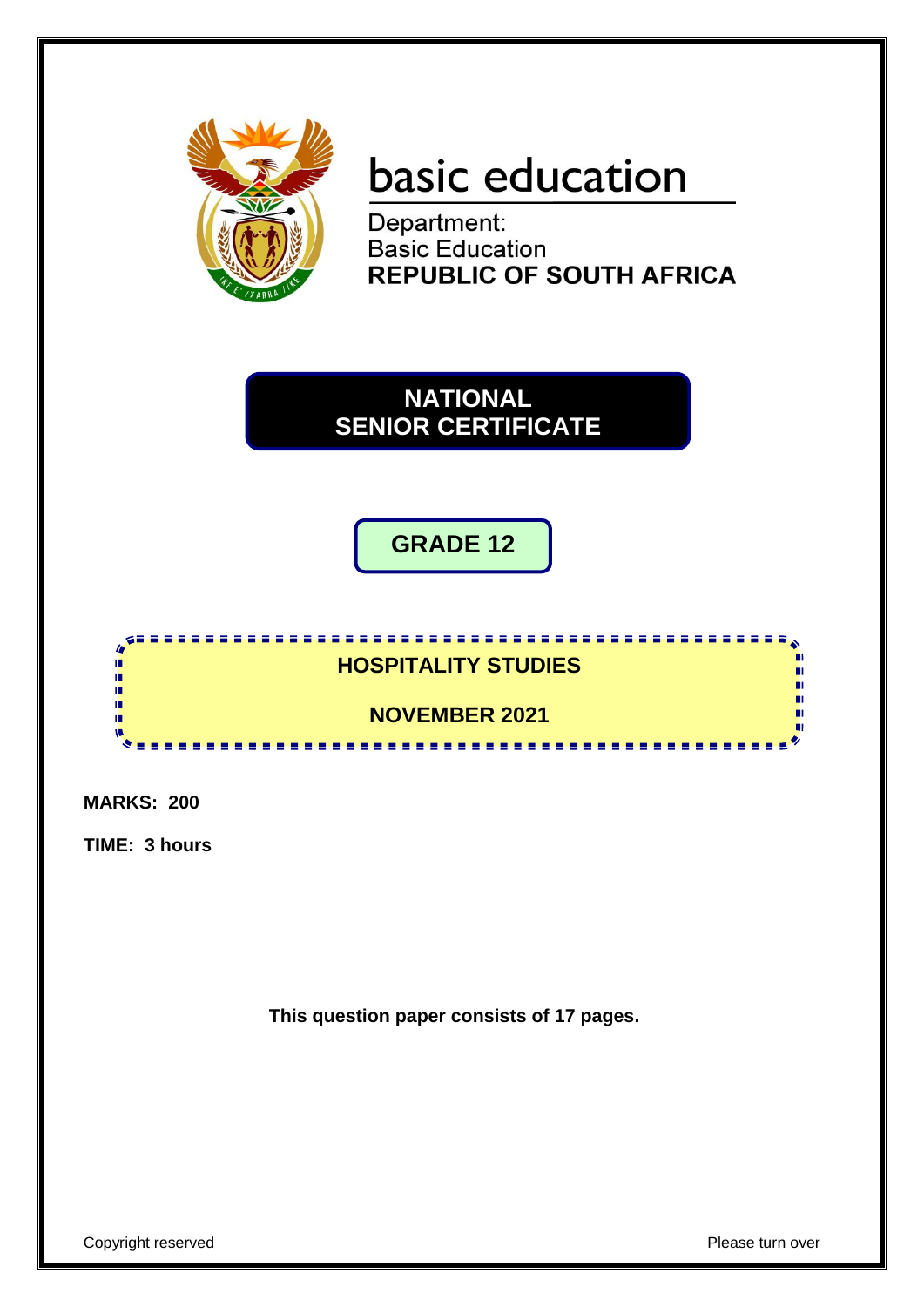# **INSTRUCTIONS AND INFORMATION**

1. This question paper consists of FOUR sections.

| SECTION A: Short questions (all topics)       | (40) |
|-----------------------------------------------|------|
| SECTION B: Kitchen and restaurant operations; |      |
| Hygiene, safety and security                  | (20) |
| SECTION C: Nutrition and menu planning;       |      |
| Food commodities                              | (80) |
| SECTION D: Sectors and careers;               |      |
| Food and beverage service                     | (60  |

- 2. Answer ALL the questions in the ANSWER BOOK.
- 3. Number the answers correctly according to the numbering system used in this question paper.
- 4. SECTION A: QUESTION 1: Do NOT leave a line between answers, e.g. 1.1.1 1.1.2
- 5. Write neatly and legibly.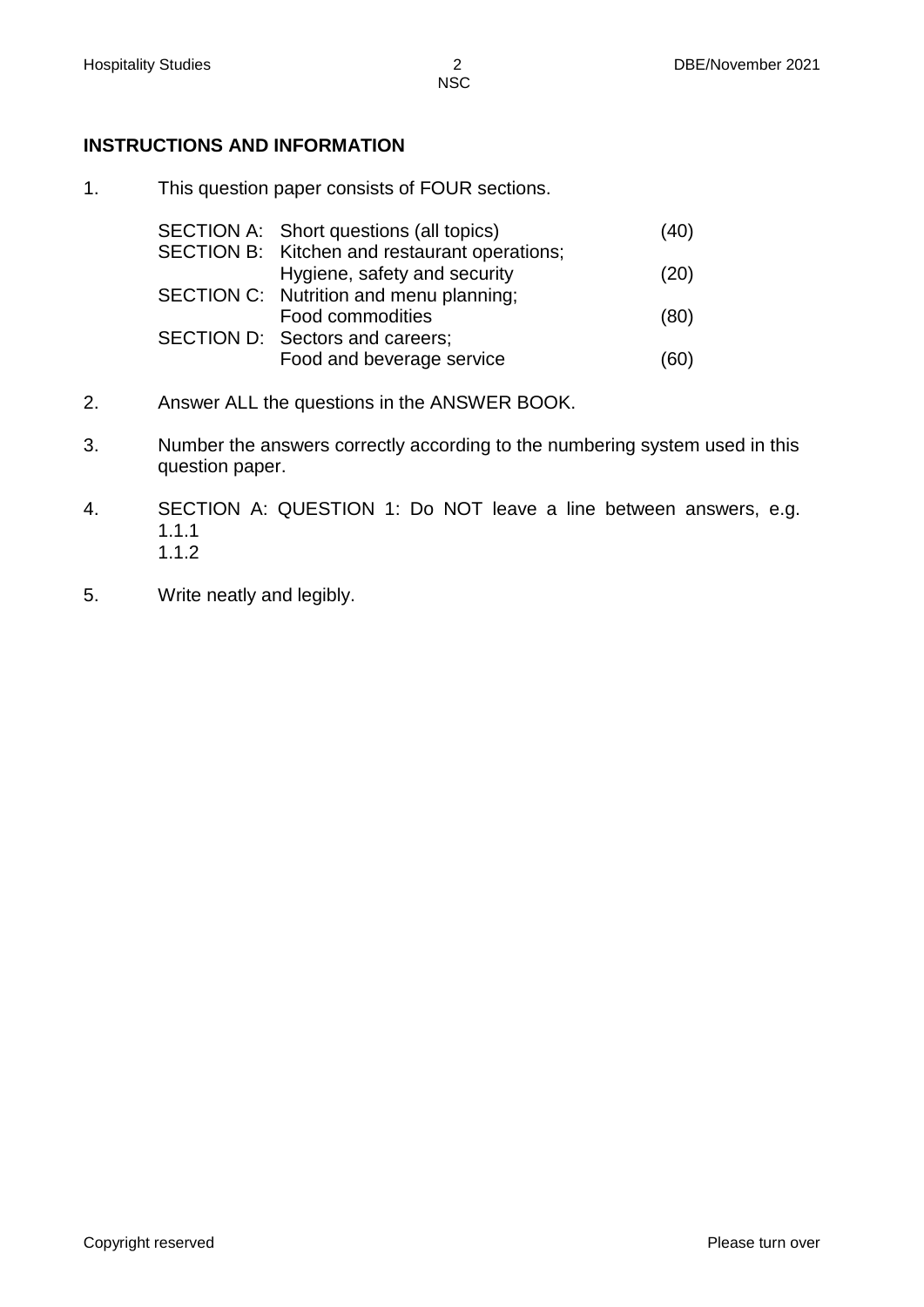# **SECTION A**

#### **QUESTION 1**

## 1.1 **MULTIPLE-CHOICE QUESTIONS**

Various options are provided as possible answers to the following questions. Choose the answer and write only the letter (A–D) next to the question numbers (1.1.1 to 1.1.10) in the ANSWER BOOK, e.g. 1.1.11 D.

#### **EXAMPLE:**

- 1.1.11 A good source of vitamin C is ...
	- A milk.
	- B oranges.
	- C meat.
	- D bread.

#### **ANSWER:**

1.1.11 B

.

- 1.1.1 In an event of a severe fire in a restaurant kitchen, the first step will be to …
	- A evacuate immediately and help guests to safety.
	- B quietly smother the fire with a wet cloth.
	- C open all doors and switch off all equipment.
	- D. apologise to the guests and ask them to remain seated. (1)
- 1.1.2 The initial baking temperature for choux pastry products:
	- A 160–180 °C
	- B 180–190 °C
	- C 200–220 °C
	- D.  $230-240 \text{ °C}$  (1)
- 1.1.3 Brushing the top of the pastry before baking to give it a shiny, golden appearance:
	- A Docking
	- B Lining
	- C Glazing
	- D Sealing (1) (1)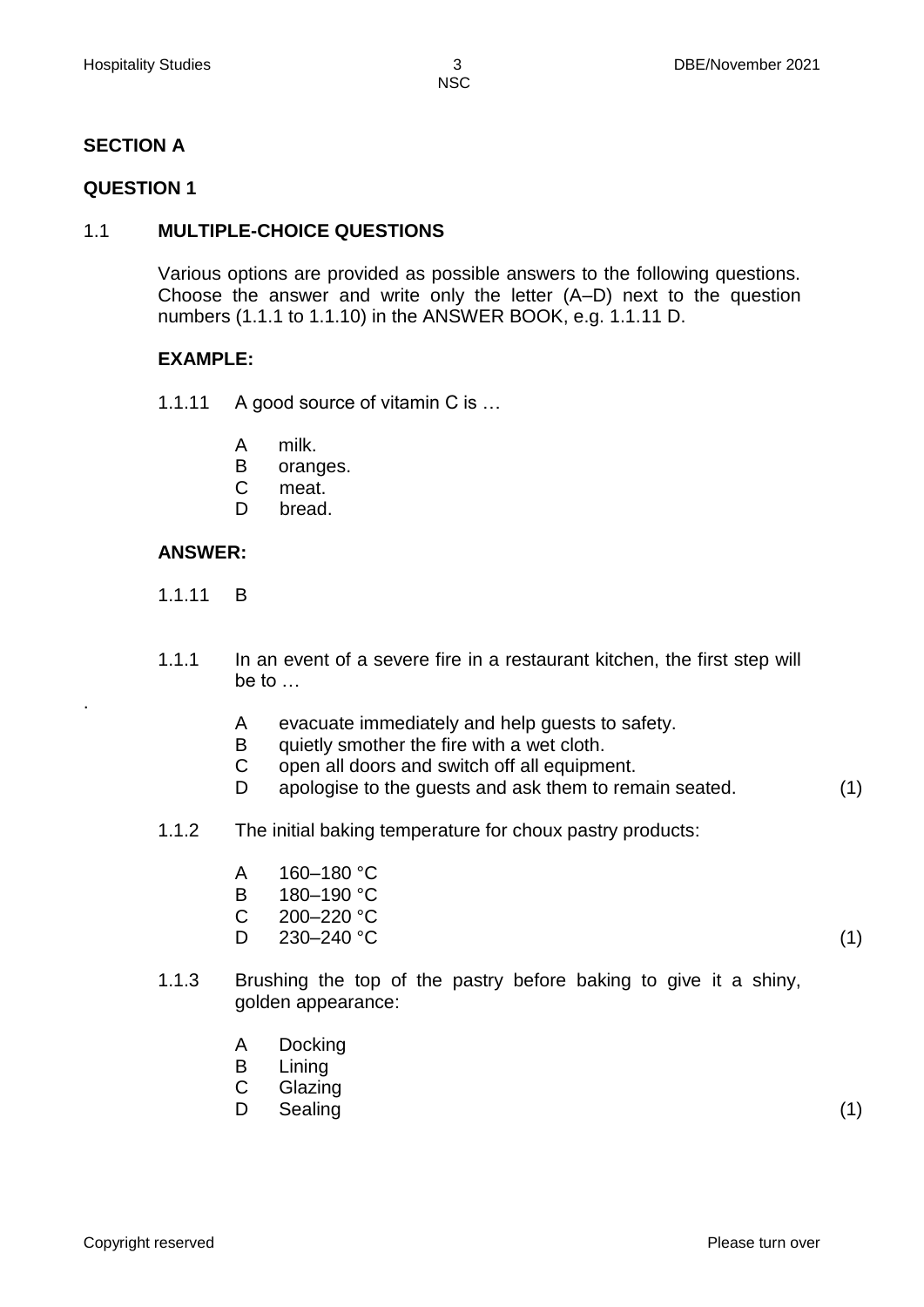- 1.1.4 A lung infection that a food handler can easily contract from a co-worker is called …
	- A gastroenteritis.
	- B typhoid fever.
	- C cholera.
	- D tuberculosis. (1)
- 1.1.5 Two positions in a hospitality establishment that are necessary to promote a business:
	- A Security manager and parking attendant
	- B Human resources manager and night auditor
	- $\mathcal{C}$ Marketing manager and telesales person
	- D. Financial manager and debit clerk (1)
- 1.1.6 Stewing is the most suitable cooking method for the following meat cut:
	- A **Sirloin**
	- B **Shin**
	- $\mathcal{C}$ Rump
	- D. Loin (1)
- 1.1.7 The method used when making sparkling wine by fermenting the wine in a tank:
	- A Charmat
	- B **Carbonated**
	- C Cap Classique
	- D. Champagne (1)
- 1.1.8 The method used to make a meringue by adding sugar syrup to egg whites:
	- A Alaskan
	- B **Swiss**
	- C French
	- D Italian (1)
- 1.1.9 During … service, food is prepared on a trolley in front of the guest:
	- A French
	- B gueridon
	- C plated
	- D. silver (1)
- 1.1.10 The marketing-mix concept that includes the sale of meals in a restaurant and accommodation establishment:
	- A **Price**
	- B **Product**
	- C People
	- D. Promotion (1)

.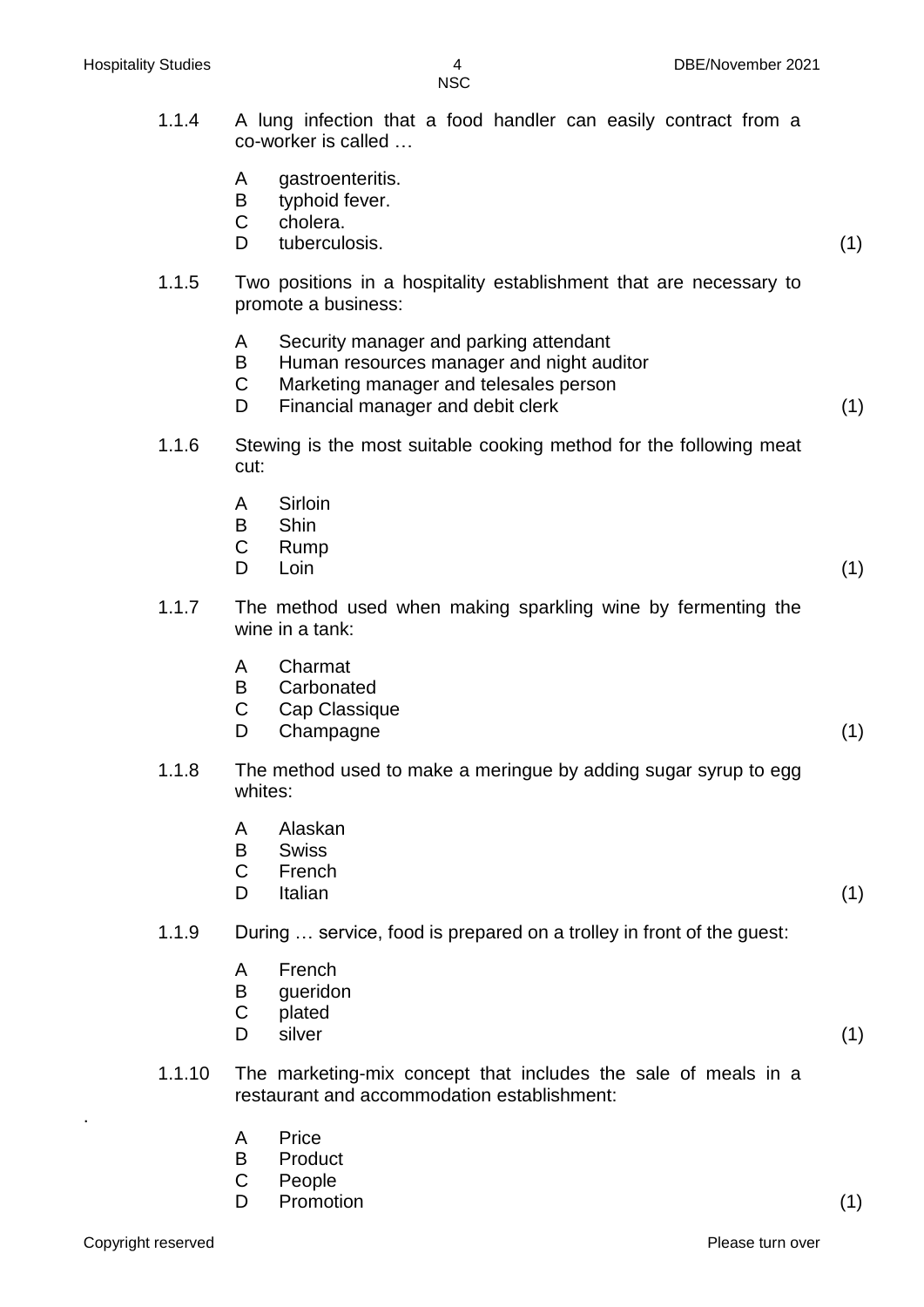# 1.2 **MATCHING ITEMS**

Choose the name of the choux pastry product in COLUMN B that matches the picture in COLUMN A. Write only the letter (A–G) next to the question numbers (1.2.1 to 1.2.5) in the ANSWER BOOK, e.g. 1.2.6 H.

| <b>COLUMN A</b><br><b>PICTURE</b> | <b>COLUMN B</b><br><b>CHOUX PASTRY PRODUCTS</b> |
|-----------------------------------|-------------------------------------------------|
| 1.2.1                             | $\mathsf{A}$<br>éclairs                         |
|                                   | churros<br>B                                    |
|                                   | $\mathsf C$<br>beignets                         |
|                                   | profiteroles<br>D                               |
| 1.2.2                             | E<br>Paris-Brest                                |
|                                   | $\mathsf F$<br>croquembouche                    |
|                                   | gateau St-Honore<br>G                           |
| 1.2.3                             |                                                 |
|                                   |                                                 |
| 1.2.4                             |                                                 |
| 1.2.5                             |                                                 |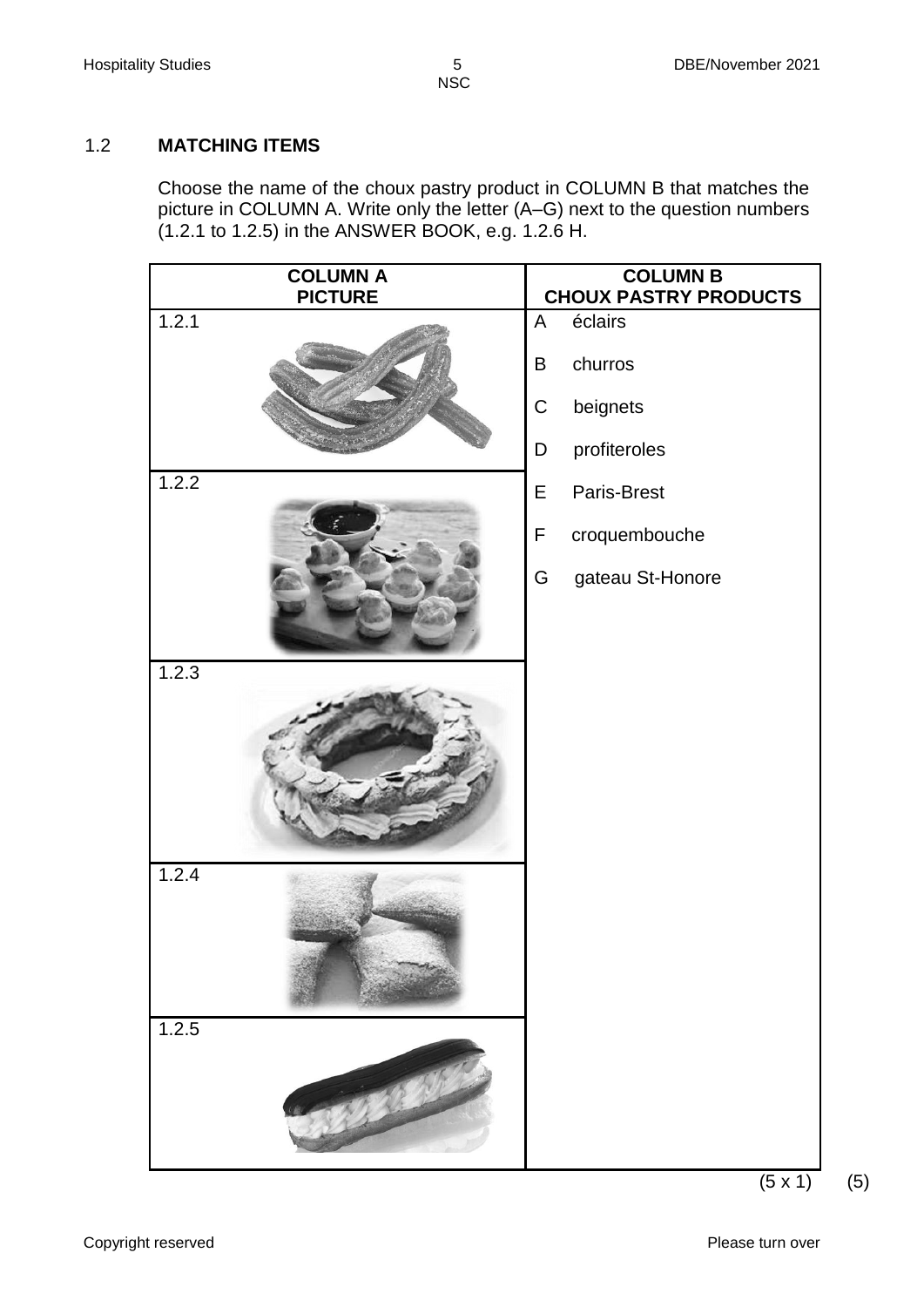- **NSC**
- 1.3 Choose the cocktail terminology in COLUMN B that matches the description in COLUMN A. Write only the letter (A–G) next to the question numbers (1.3.1 to 1.3.5) in the ANSWER BOOK, e.g. 1.3.6 H.

|       | <b>COLUMN A</b><br><b>DESCRIPTION</b>                                                    |   | <b>COLUMN B</b><br><b>COCKTAIL TERMINOLOGY</b> |
|-------|------------------------------------------------------------------------------------------|---|------------------------------------------------|
| 1.3.1 | Mixing ingredients with a swizzle<br>stick and pouring it into a cocktail                | A | built                                          |
|       | glass                                                                                    | B | shaken                                         |
| 1.3.2 | Layering of ingredients in the same<br>glass the cocktail will be served in              | C | frappé                                         |
|       |                                                                                          | D | frosting                                       |
| 1.3.3 | Combining ingredients and ice into a<br>cocktail shaker and straining it into a<br>glass | E | stirred                                        |
|       |                                                                                          | F | blended                                        |
| 1.3.4 | Using electrical equipment to purée<br>fresh fruit and juice                             | G | dash                                           |
| 1.3.5 | Coating the rim of a glass with sugar<br>or salt and chilling it in the fridge           |   |                                                |

 $(5 \times 1)$  (5)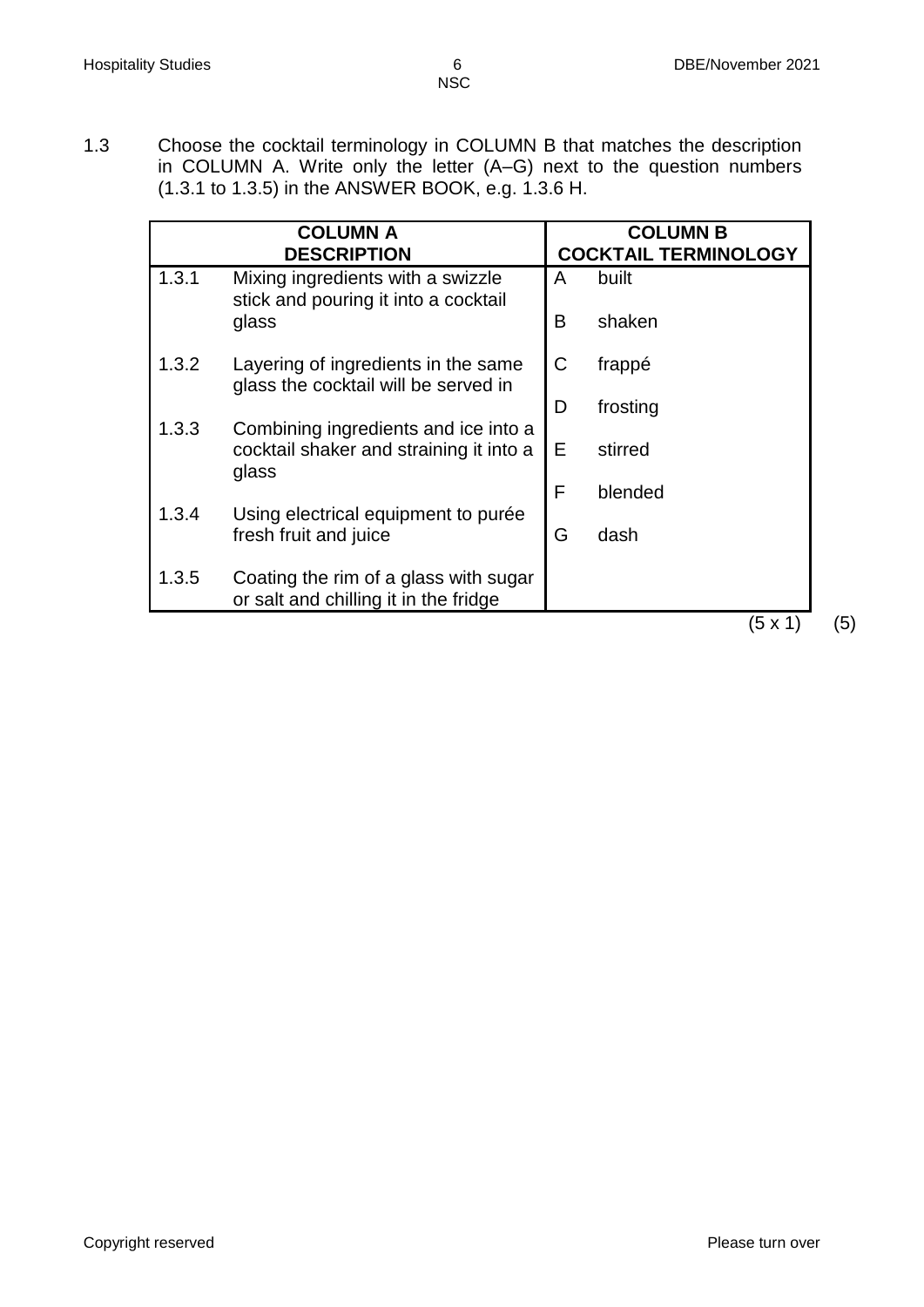# 1.4 **ONE-WORD ITEMS**

Give ONE word/term for EACH of the following descriptions. Write only the word/term next to the question numbers (1.4.1 to 1.4.10) in the ANSWER BOOK.

- 1.4.1 The equipment used for keeping a bottle of white wine chilled after pouring for guests at a table
- 1.4.2 A document that contains all the resources and processes that a person will need to achieve his/her business goals
- 1.4.3 The type of marketing tool used on the big screen in movie theatres to advertise a restaurant
- 1.4.4 The disease that is caused by the body's inability to produce insulin
- 1.4.5 The seal on the neck of a wine bottle guarantees that the contents match the label
- 1.4.6 The term that describes the edible organs and intestines of an animal
- 1.4.7 The type of beans used to make textured vegetable proteins
- 1.4.8 The person who is served last at the dinner table in a restaurant
- 1.4.9 The phase where gelatine powder is sprinkled on top of cold water
- 1.4.10 Covering a meat cut with thin slices of fat or bacon before cooking

 $(10 \times 1)$   $(10)$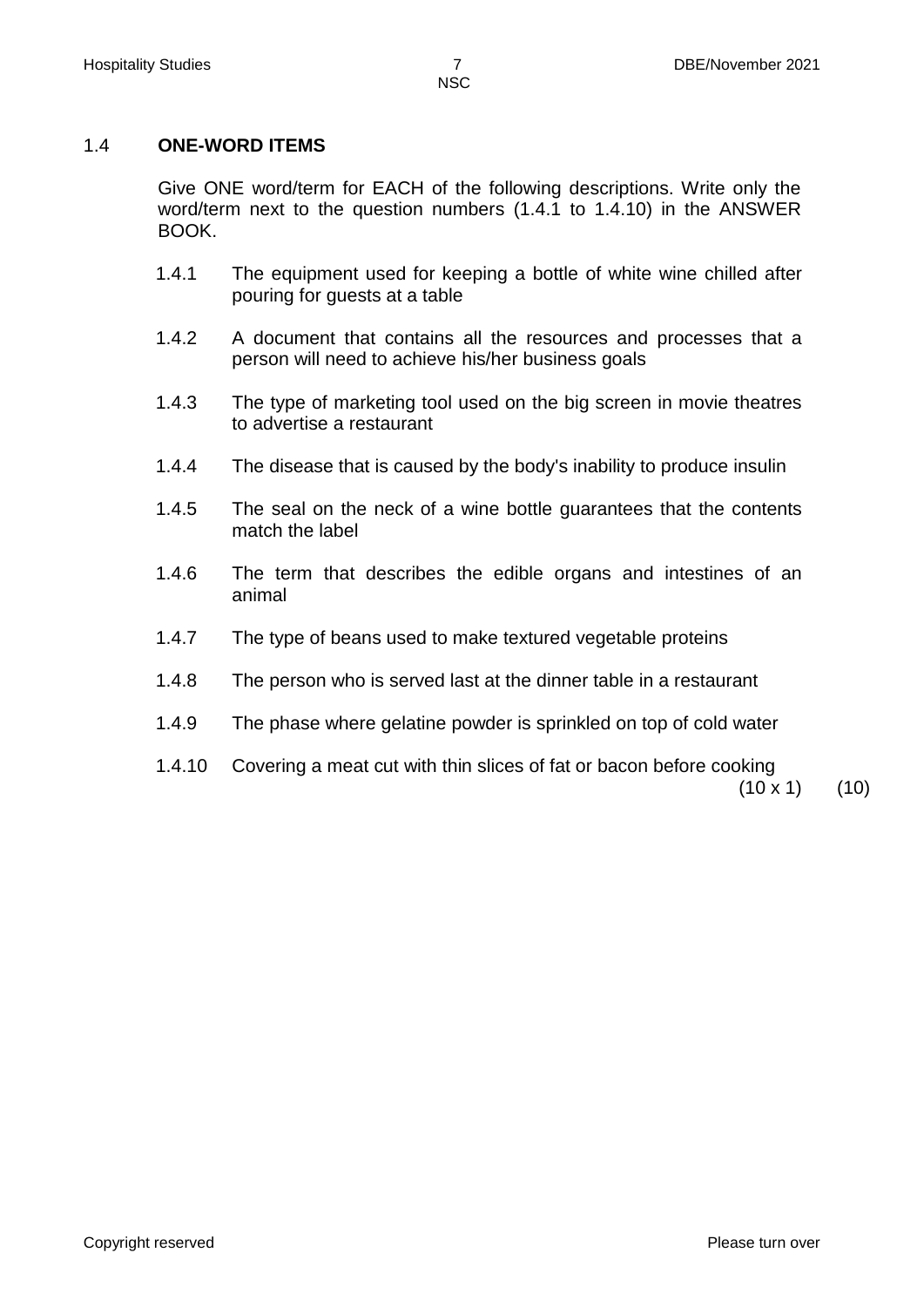## 1.5 **SELECTION**

- 1.5.1 Select FIVE dishes that can be included in the diet of a pescovegetarian from the list below. Write only the letters (A–J) next to the question number (1.5.1) in the ANSWER BOOK.
	- A Beef Wellington
	- B Milk tart
	- C Pickled fish
	- D Chicken à la King
	- E Sundried-tomato quiche
	- F Watermelon skewers
	- G Pumpkin fritters
	- H Steak and kidney pie
	- I Chicken Kiev
	- J Springbok biltong (5)
- 1.5.2 Select THREE types of compulsory information that a guest must provide when making a booking from the list below. Write only the letters (A–F) next to the question number (1.5.2) in the ANSWER BOOK.
	- A Employer's address
	- B Guest's date of birth
	- C Guest's contact information
	- D Type of room required
	- E Method of payment
	- F Previous bookings (3)
- 1.5.3 Select TWO quality characteristics of the pastry used in baked bouchées from the list below. Write only the letters (A–D) next to the question number (1.5.3) in the ANSWER BOOK.
	- A Flaky layers
	- B Rich and buttery
	- C Soft crumbs
	- D Brittle texture (2)

**TOTAL SECTION A: 40**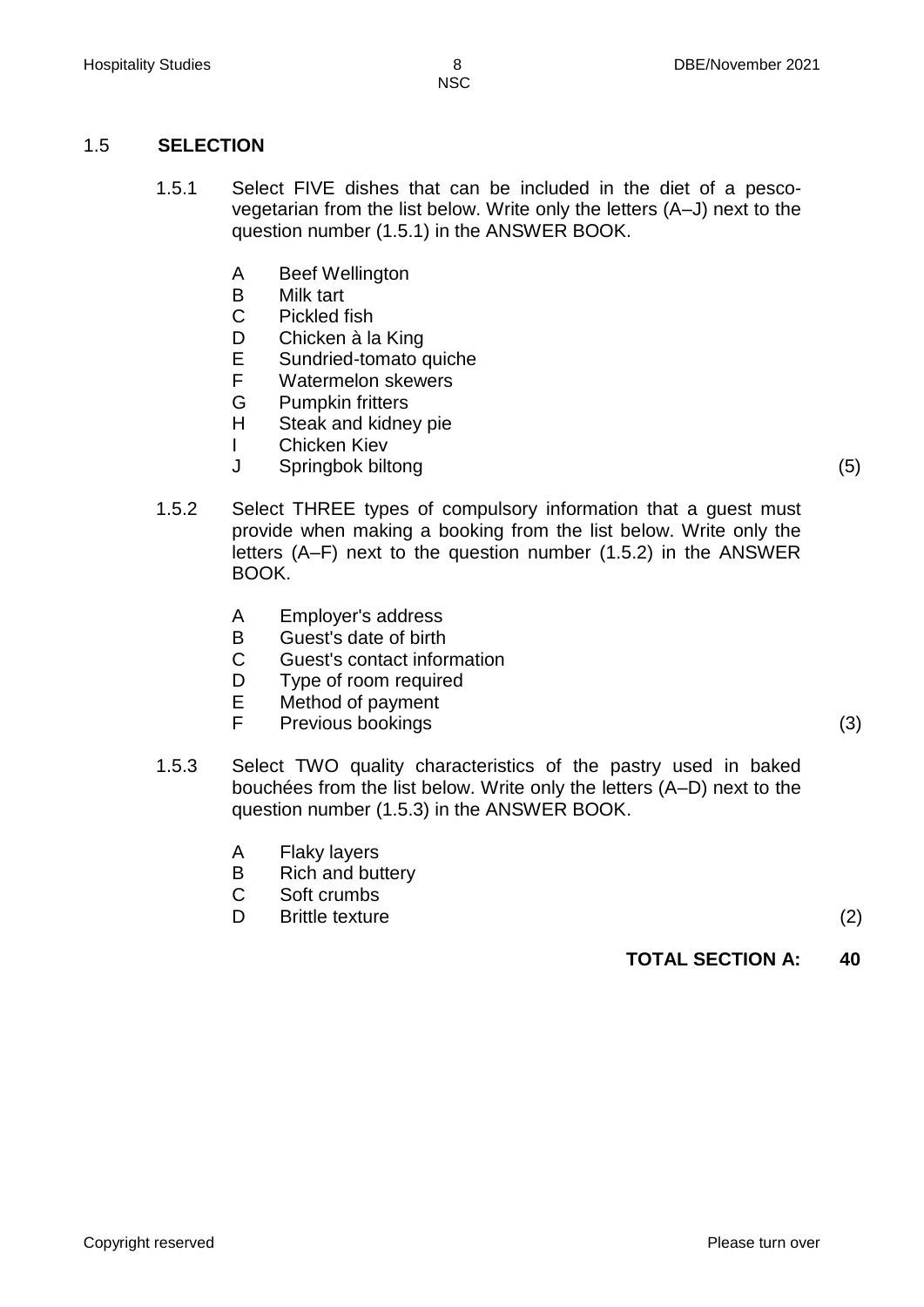#### **SECTION B: KITCHEN AND RESTAURANT OPERATIONS; HYGIENE, SAFETY AND SECURITY**

#### **QUESTION 2**

2.1 Read the statement below and answer the questions that follow.

The majority of businesses use computerised stock sheets.

- 2.1.1 List THREE types of information that should be included on a computerised stock sheet. (3)
- 2.1.2 Discuss the benefits for a chef to use a computerised control system to request stock. (2)
- 2.2 Study the scenario below and answer the questions that follow.

Luvuyo was appointed as headwaiter at the MARTT Hotel. After six months he received written warnings for being late for work and arguing with guests when they complained about his standard of service.

- 2.2.1 Identify TWO ethical aspects that were neglected by Luvuyo at the MARTT Hotel. Motivate EACH aspect. (4)
- 2.2.2 Suggest how Luvuyo should exercise good customer care. (4)
- 2.3 Read the case study below and answer the questions that follow.

An outbreak of cholera occurred when the people from a community obtained untreated water from boreholes, rivers and fountains. Even though education was provided in the community, a guesthouse owner continued serving food and providing untreated water to guests.

- 2.3.1 Recommend how the guesthouse owner can prevent the spread of the infection.  $(4)$ 
	-
- 2.3.2 Some people are more vulnerable to cholera and will become sick faster. Motivate the statement. (3)
	-
	- **TOTAL SECTION B: 20**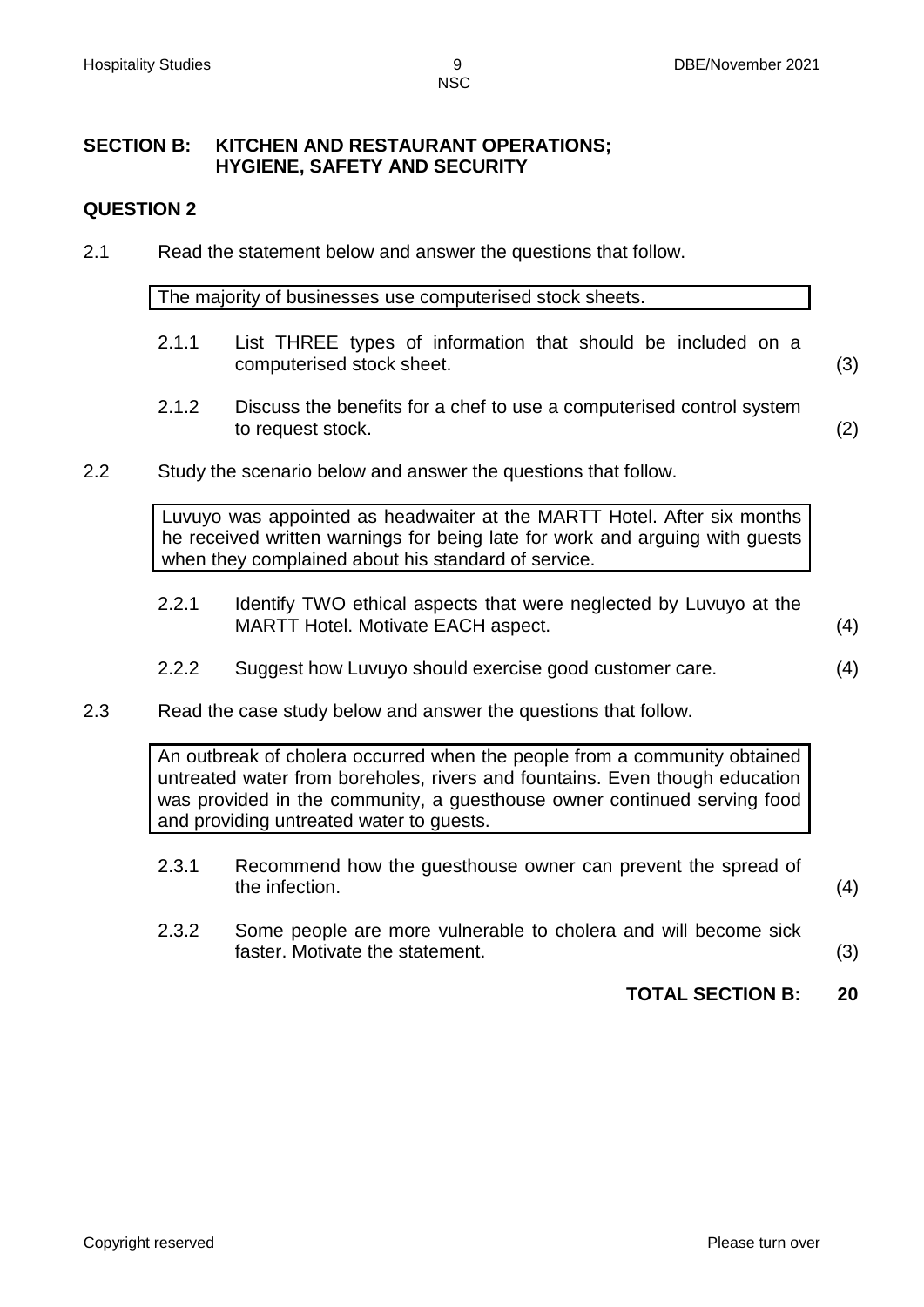#### **SECTION C: NUTRITION AND MENU PLANNING; FOOD COMMODITIES**

## **QUESTION 3**

3.1 During the 2019 Rugby World Cup people hosted many braais in the spirit of the South African tradition. A local butchery sold the following meat cuts:



- 3.1.1 Identify TWO lamb cuts suitable for a braai. (2)
- 3.1.2 (a) Suggest the suitable process to soften the meat identified in QUESTION 3.1.1. (1)
	- (b) Briefly explain the process suggested in QUESTION 3.1.2(a). (2)
- 3.1.3 Describe THREE characteristics of good quality pork. (3)
- 3.2 The chuck was stored in a freezer in a torn plastic bag for two months. Predict the possible appearance and texture of the meat when removed from the freezer. (2)
- 3.3 Distinguish between the portion sizes in grams of the *rib cutlet* and the *gammon*. Give ONE reason for the answer. (3)
- 3.4 3.4.1 Motivate why the following rules are applied when preparing puff pastry:
	- (a) Measure ingredients correctly. (1)
	- (b) Do not over-mix the dough. (2)
	- (c) Keep the ingredients and equipment ice cold. (2)
	- 3.4.2 Discuss THREE reasons for using the technique of baking blind when preparing short crust pastry shells for milk tartlets. (3)
- 3.5 State THREE characteristics of successfully baked choux pastry products. (3)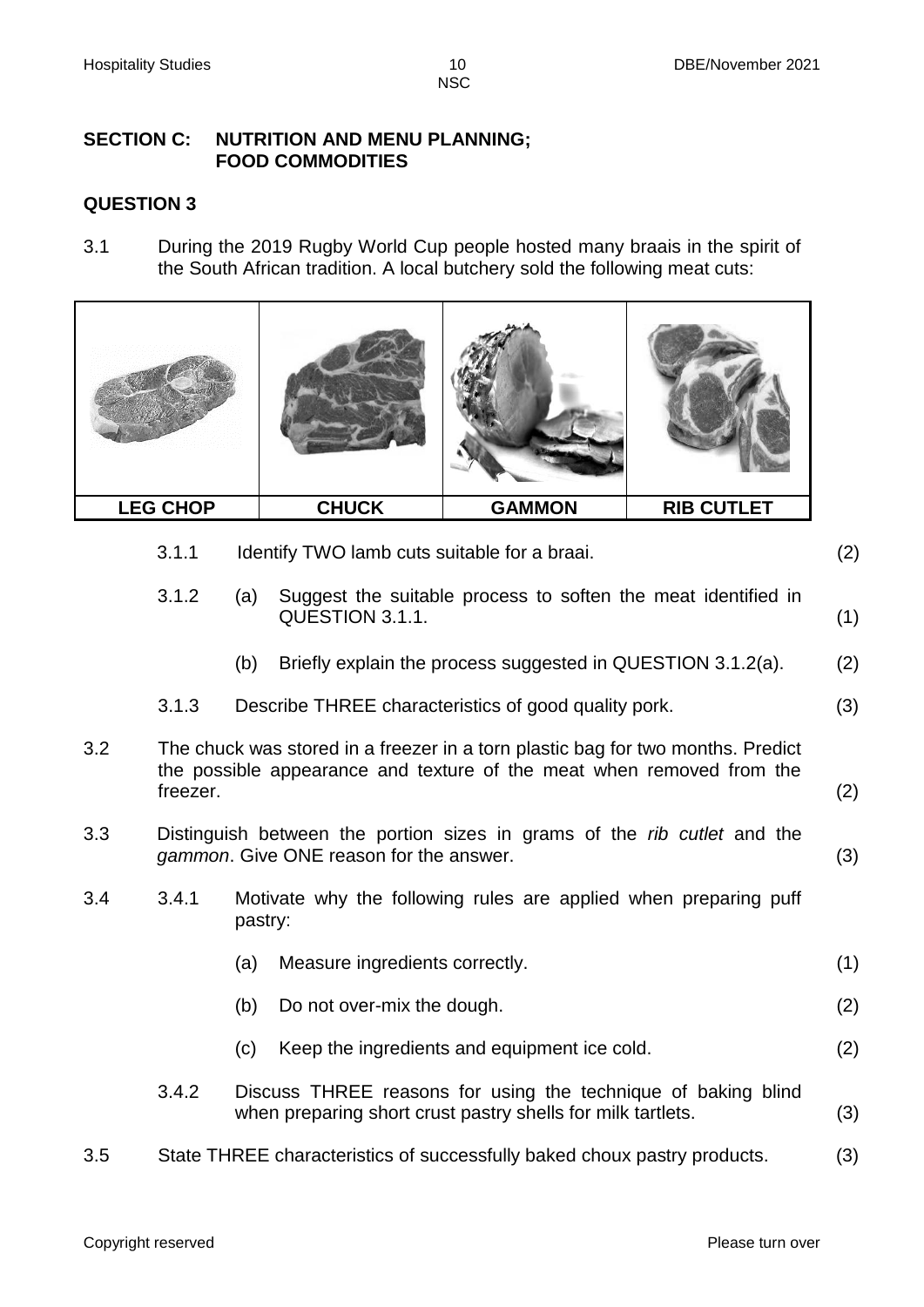3.6 Study the extract below and answer the questions that follow.

Susan is planning her annual Christmas family gathering and has been doing research on meringue-based desserts. Baked Alaska and Pavlova came up as the most popular festive desserts.

Differentiate between *baked Alaska* and *Pavlova* regarding the aspects listed in the table below. Tabulate the answer in the ANSWER BOOK as follows:

|                             | <b>BAKED ALASKA</b> | <b>PAVLOVA</b> |  |
|-----------------------------|---------------------|----------------|--|
| Ratio of egg whites: sugar  |                     |                |  |
|                             |                     |                |  |
| Components used to assemble |                     |                |  |
| each dessert:               |                     |                |  |
| <b>Base</b><br>(a)          | a)                  | a)             |  |
| Filling<br>(b)              | b.                  | (b             |  |
| opping<br>(C)               | .C'                 | '3)            |  |

3.7 3.7.1 Describe the procedure to follow when melting chocolate. (2)

3.7.2 Suggest ONE type of chocolate used in the preparation of ganache. (1)

3.8 Study the picture of fruit below and answer the questions that follow.



| 3.8.3 | State TWO advantages of using this preservation method.       | (2)<br>[40] |
|-------|---------------------------------------------------------------|-------------|
| 3.8.2 | Explain the preservation method identified in QUESTION 3.8.1. | (2)         |
| 3.8.1 | Identify the preservation method used for the fruit.          |             |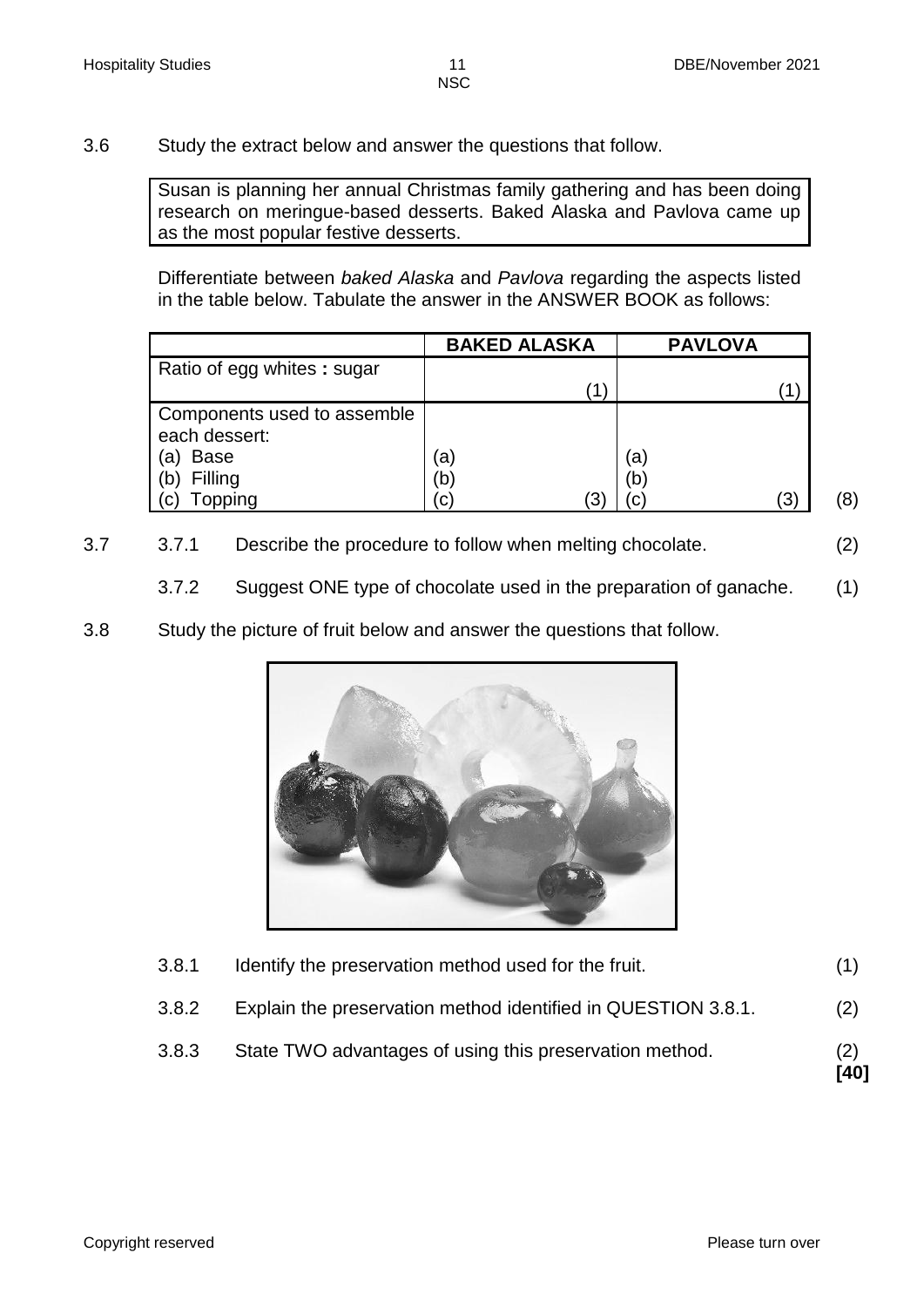## **QUESTION 4**

4.1 Study the list of dishes for a finger lunch below and answer the questions that follow.

| Tofu and Baby Marrow Kebabs                |
|--------------------------------------------|
| <b>Cocktail Steak and Kidney Pies</b>      |
| <b>Chicken Samoosas</b>                    |
| <b>Smoked Trout and Cream Cheese Blini</b> |
| <b>Marinated Venison Skewers</b>           |
| <b>Chocolate Brownies</b>                  |
|                                            |

| 4.1.1 | Describe a samoosa. |  |
|-------|---------------------|--|
|-------|---------------------|--|

- 4.1.2 List THREE disadvantages of finger lunches. (3)
- 4.1.3 (a) Determine the food group that is NOT represented. (1)
	- (b) Suggest TWO sweet snacks to represent the food group in your answer to QUESTION 4.1.3(a). (2)
- 4.1.4 Some of the dishes on the list are not suitable for a pollo vegetarian.

Identify the dishes that are NOT suitable and indicate the ingredient in EACH dish that a pollo vegetarian will not consume.

Tabulate the answer as follows in the ANSWER BOOK:

| <b>INGREDIENT</b> | <b>UNSUITABLE DISHES</b> |
|-------------------|--------------------------|
|                   |                          |
|                   |                          |
| '3)               | 3'                       |

4.2 Complete the costing of a menu for 100 guests. Use the information below. Show ALL formulas and calculations.

| Cost of food:   | R <sub>15</sub> 000 |  |
|-----------------|---------------------|--|
| I Labour cost:  | R4 400              |  |
| Overhead costs: | R <sub>3</sub> 000  |  |

- 4.2.1 Calculate the total cost of the menu. (3)
- 4.2.2 Calculate the selling price if the profit is 50%. (4)
- 4.2.3 Give TWO examples of overhead costs. (2)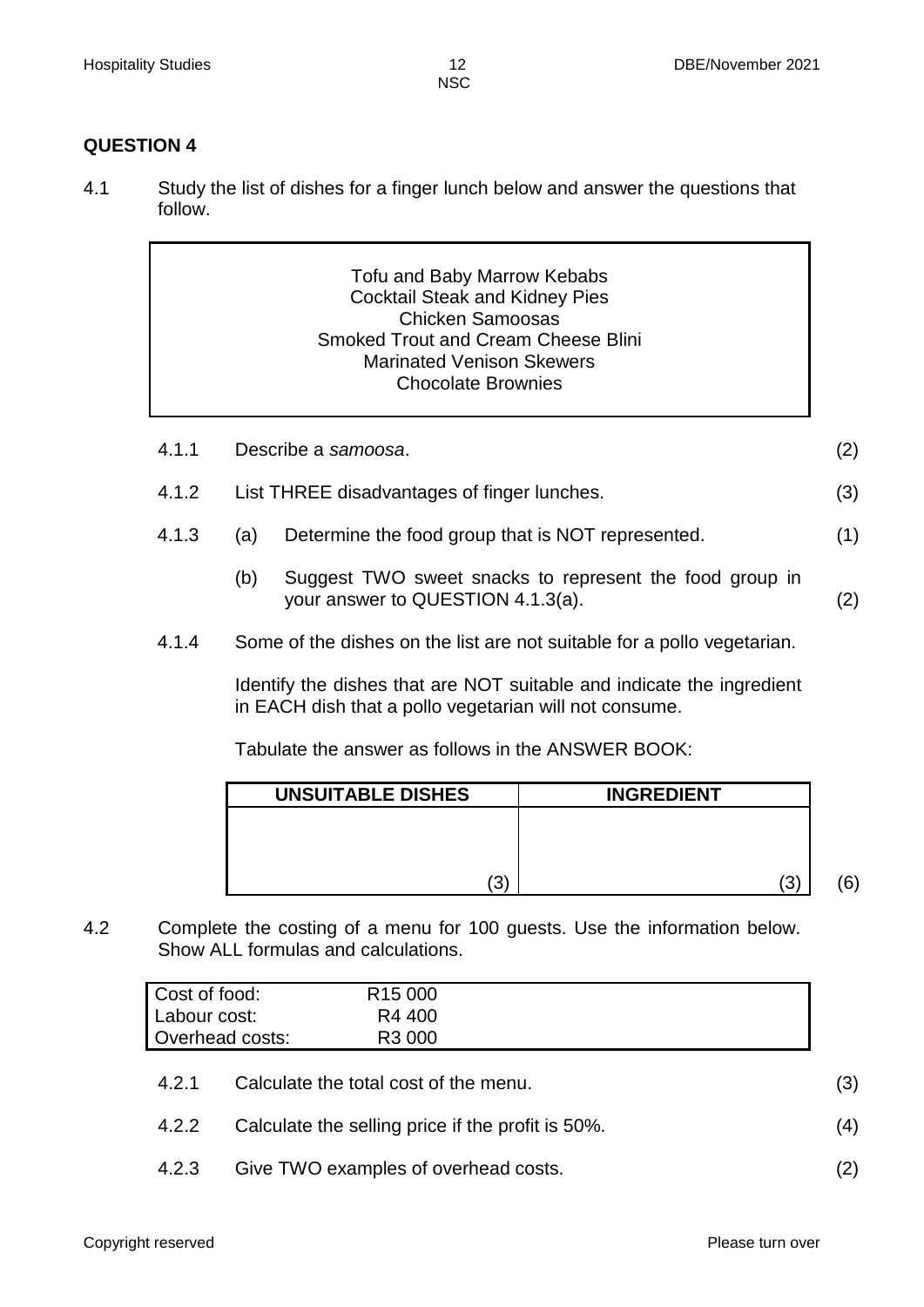4.3 Study the picture below and answer the questions that follow.



**STRAWBERRY JELLY**

- 4.3.1 Name TWO factors that will influence the gel formation of the dish. (2)
- 4.3.2 Describe how one can ensure that the strawberry slices are distributed evenly during setting. (2)
- 4.3.3 Briefly explain the storage of the strawberry jelly after preparation. (3)
- 4.4 Study the menu below and answer the questions that follow.



Evaluate the choice of dishes on the menu by referring to THREE principles of menu planning.  $(3 \times 2)$  (6)

4.5 Discuss the dietary guidelines that should be taken into consideration when planning and preparing a kosher menu. (4)

**[40]**

# **TOTAL SECTION C: 80**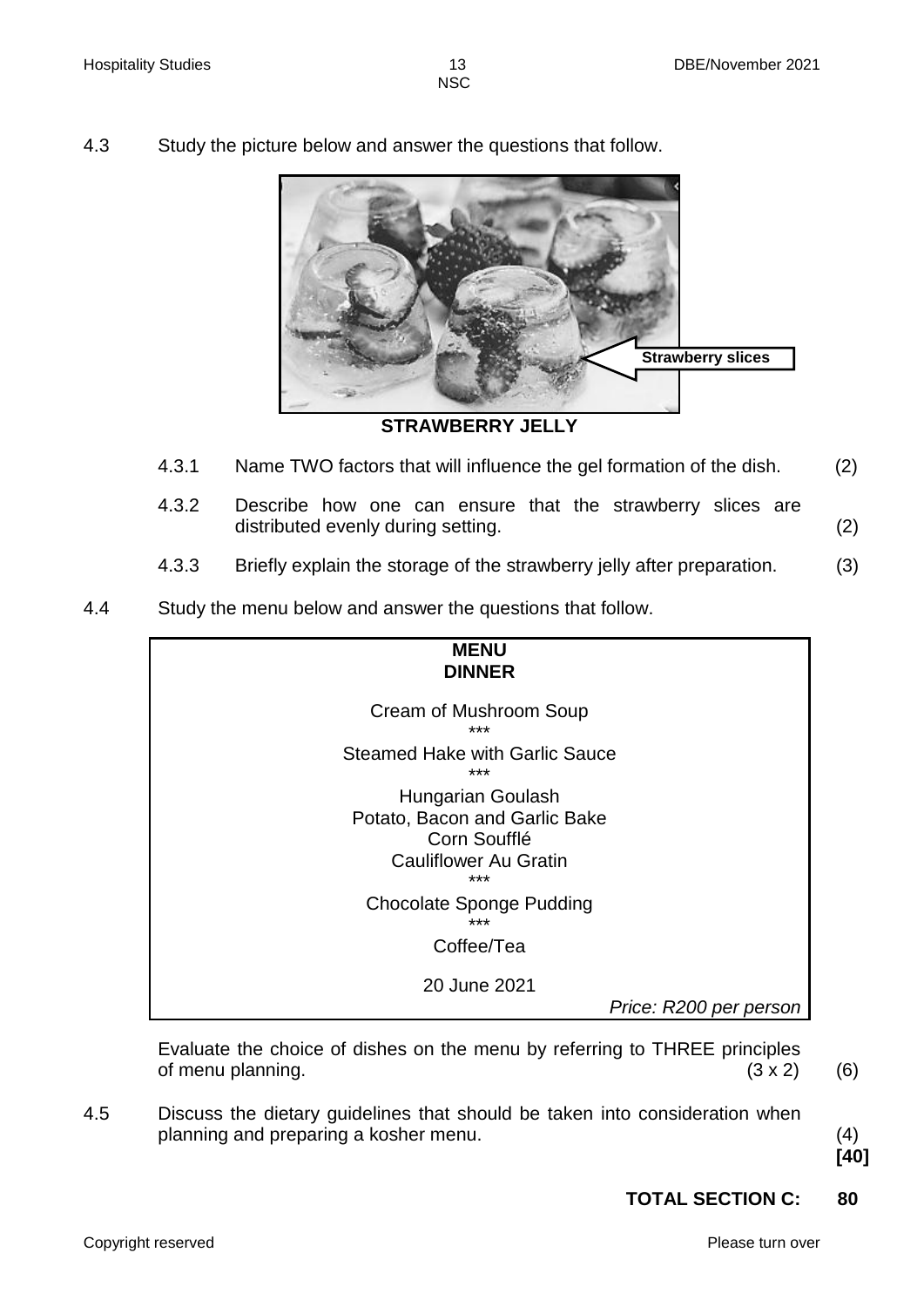#### **SECTION D: SECTORS AND CAREERS; FOOD AND BEVERAGE SERVICE**

#### **QUESTION 5**

5.1 Read the extract below and answer the questions that follow.

Joyce wants to start her own business selling sugar- and gluten-free homemade rusks to all her friends and family. After a few months, Joyce would like to expand the business and employ an accountant.

- 5.1.1 List FOUR characteristics that Joyce will require to become an entrepreneur. (4)
- 5.1.2 Advise Joyce on the criteria to follow when using packaging as a marketing tool for the rusks. (2)
- 5.1.3 Name FOUR roles and responsibilities of an accountant. (4)
- 5.1.4 Give TWO examples of electronic media that Joyce could use to advertise her product. (2)
- 5.1.5 Evaluate the slogan below for Joyce's rusks as an effective marketing tool.

$$
JOYCE'S_{\text{ best RUUSKS...}}
$$

(3)

- 5.2 Advise a restaurant manager on how to handle guest complaints. (5)
- 5.3 Discuss how staff members at a restaurant should deal with water cuts. (4)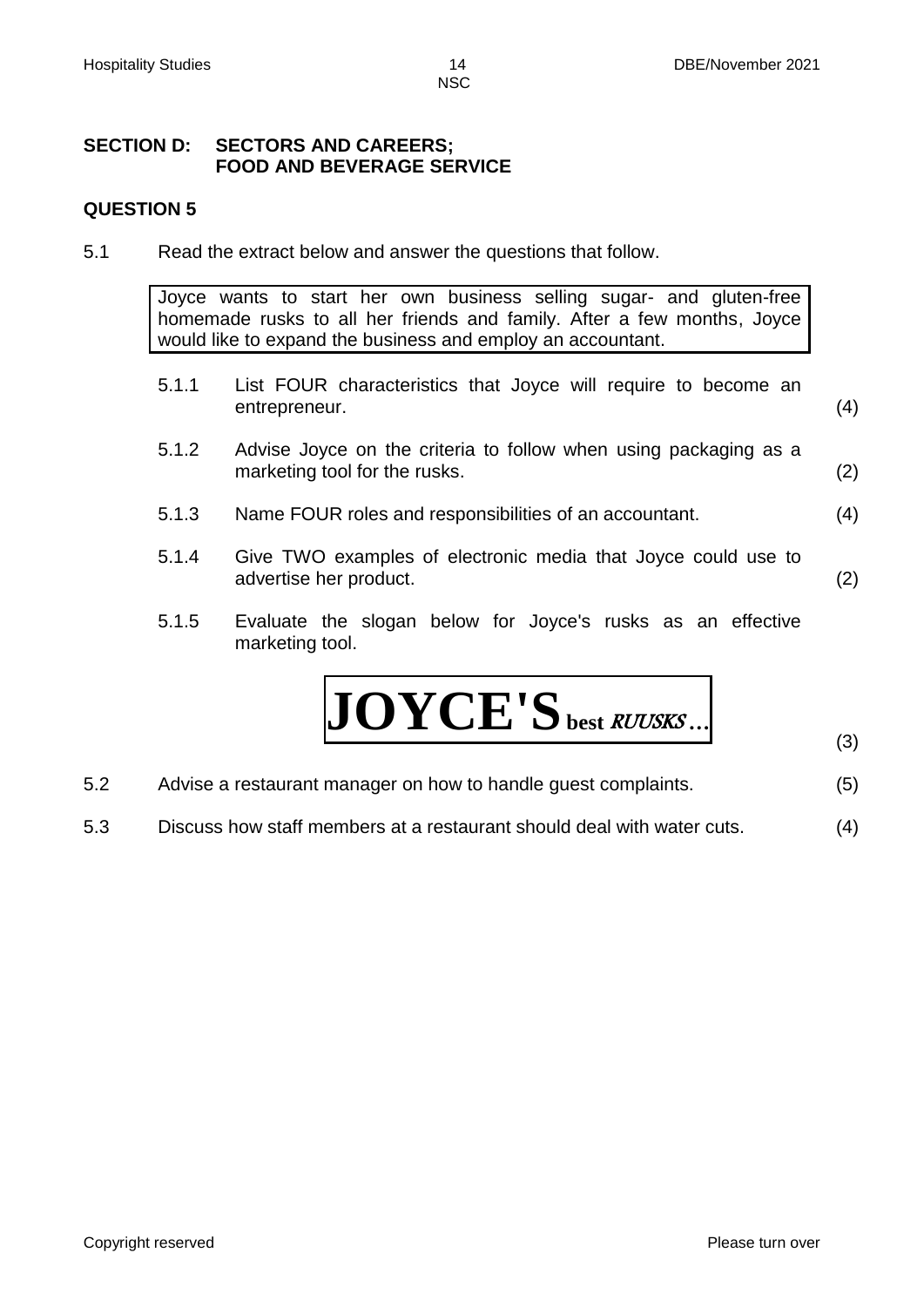5.4 Study the pictures (A–F) below that illustrate different areas in the hospitality industry and answer the question that follows.



Identify and name THREE non-revenue-generating areas. Redraw the table in the ANSWER BOOK and write only the THREE letters (A–F) in the first column and the names of the areas in the second column.

| <b>NAMES OF THE AREAS</b> |
|---------------------------|
|                           |
|                           |

 (6) **[30]**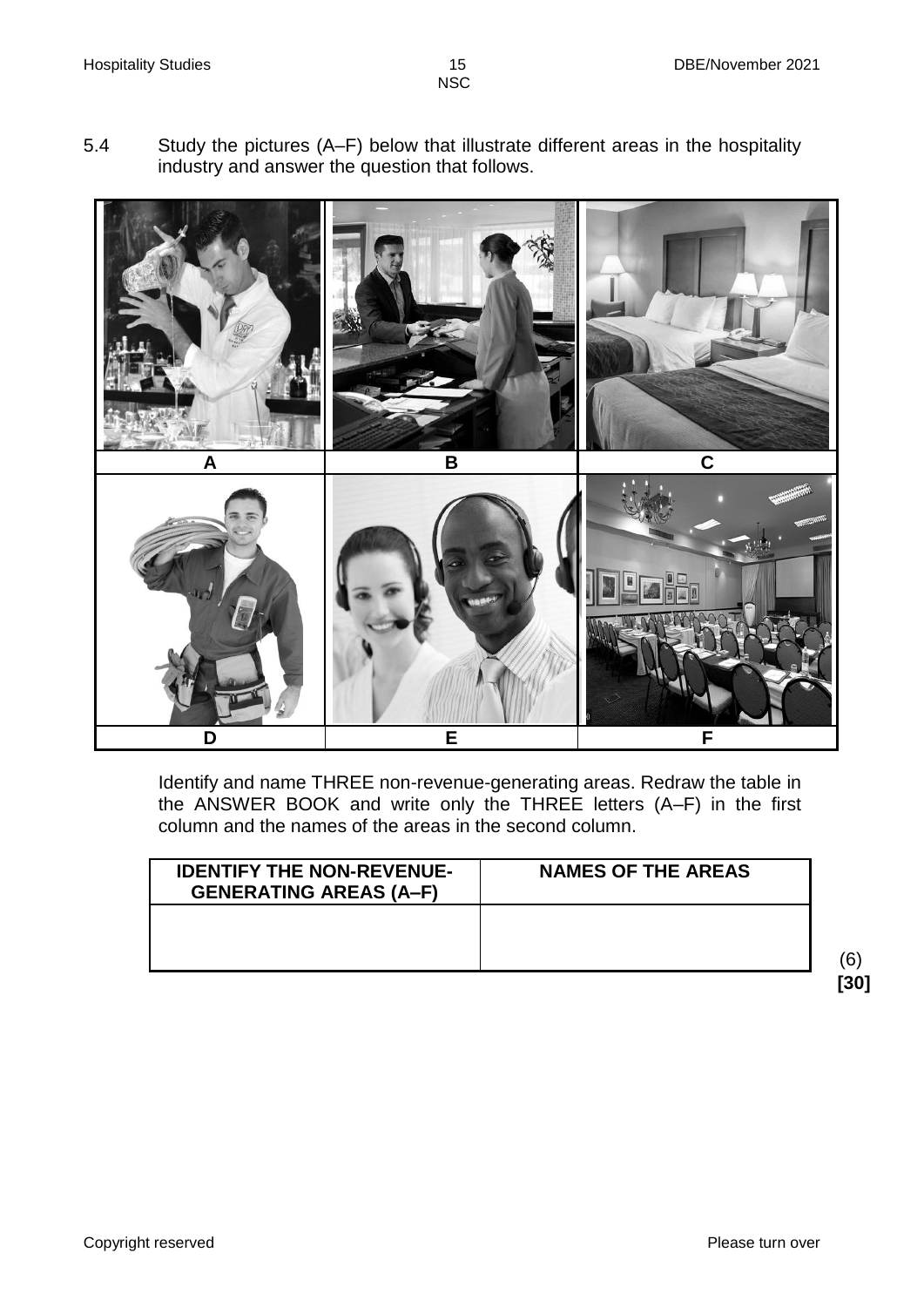## **QUESTION 6**

6.1 Study the scenario below and answer the questions that follow.

Simon has been appointed as the new food and beverage manager at a restaurant. He needs to compile a beverage and wine list for the restaurant.

Suggest FOUR main categories that Simon should include on this beverage and wine list. (4)

- 6.2 State TWO uses for a service cloth in a restaurant. (2)
- 6.3 Study the wine list below and answer the questions that follow.



6.3.1 Select a suitable wine from the wine list to accompany EACH dish below. Tabulate the answer as follows in the ANSWER BOOK:

| <b>DISHES</b>               | <b>SUITABLE WINE</b> |  |
|-----------------------------|----------------------|--|
| 1. Angels on Horseback      |                      |  |
| 2. Crayfish Cocktail        |                      |  |
| 3. Beef Goulash             |                      |  |
| 4. Bread and Butter Pudding |                      |  |

- 6.3.2 Describe *de-alcoholised wine*. (2)
- 6.4 Read the scenario below and answer the questions that follow.

During Covid-19, lockdown restrictions were placed on the sale and service of alcoholic beverages. Restaurants became innovative with the sale of mocktails and non-alcoholic beverages.

- 6.4.1 Define a *mocktail*. (2)
- 6.4.2 Explain how restaurants benefited from not being restricted by the general rules for on-consumption liquor licences when mocktails were sold. (3)